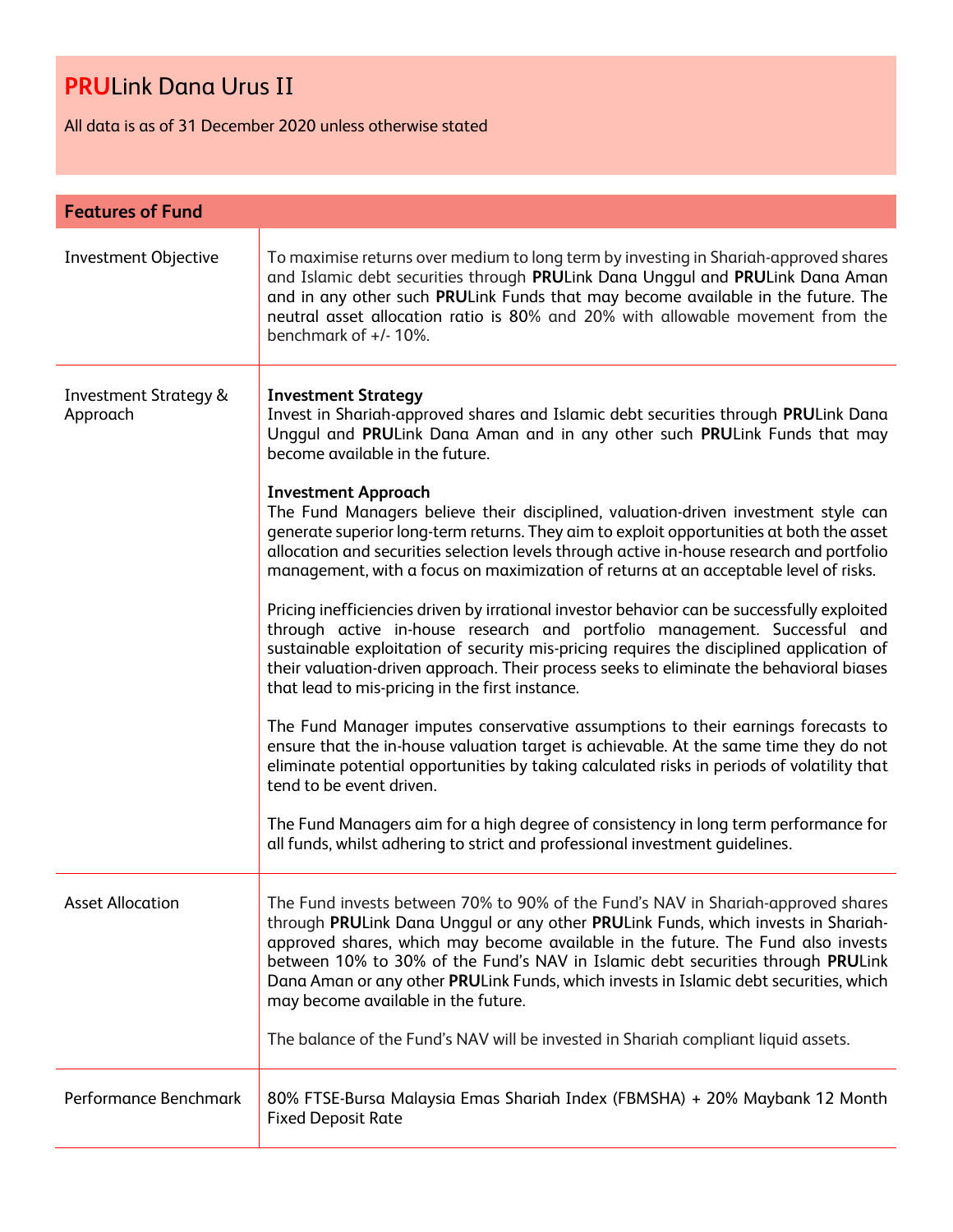All data is as of 31 December 2020 unless otherwise stated

|                     | For more information on benchmark kindly refer to www.bursamalaysia.com/market and<br>www.maybank2u.com.my |
|---------------------|------------------------------------------------------------------------------------------------------------|
| <b>Fund Manager</b> | Eastspring Al-Wara' Investments Berhad (860682-K)                                                          |

| <b>Fees &amp; Charges</b>     |            |  |
|-------------------------------|------------|--|
| <b>Fund Management Charge</b> | 1.30% p.a. |  |
| Other Charge, if any          | Nil        |  |

Although the funds invest in Shariah-approved securities, the Investment-Linked Insurance plan that utilizes these funds is not classified as a Shariah-compliant product.

## **Fund Performance**



**Notice: The graphs are included for illustrative purposes only. Past performance of the fund is not an indication of its future performance**

**PRU**Link Dana Urus II Vs. 80% FBMSHA + 20% 12 Month Maybank Tier 1 Fixed Deposit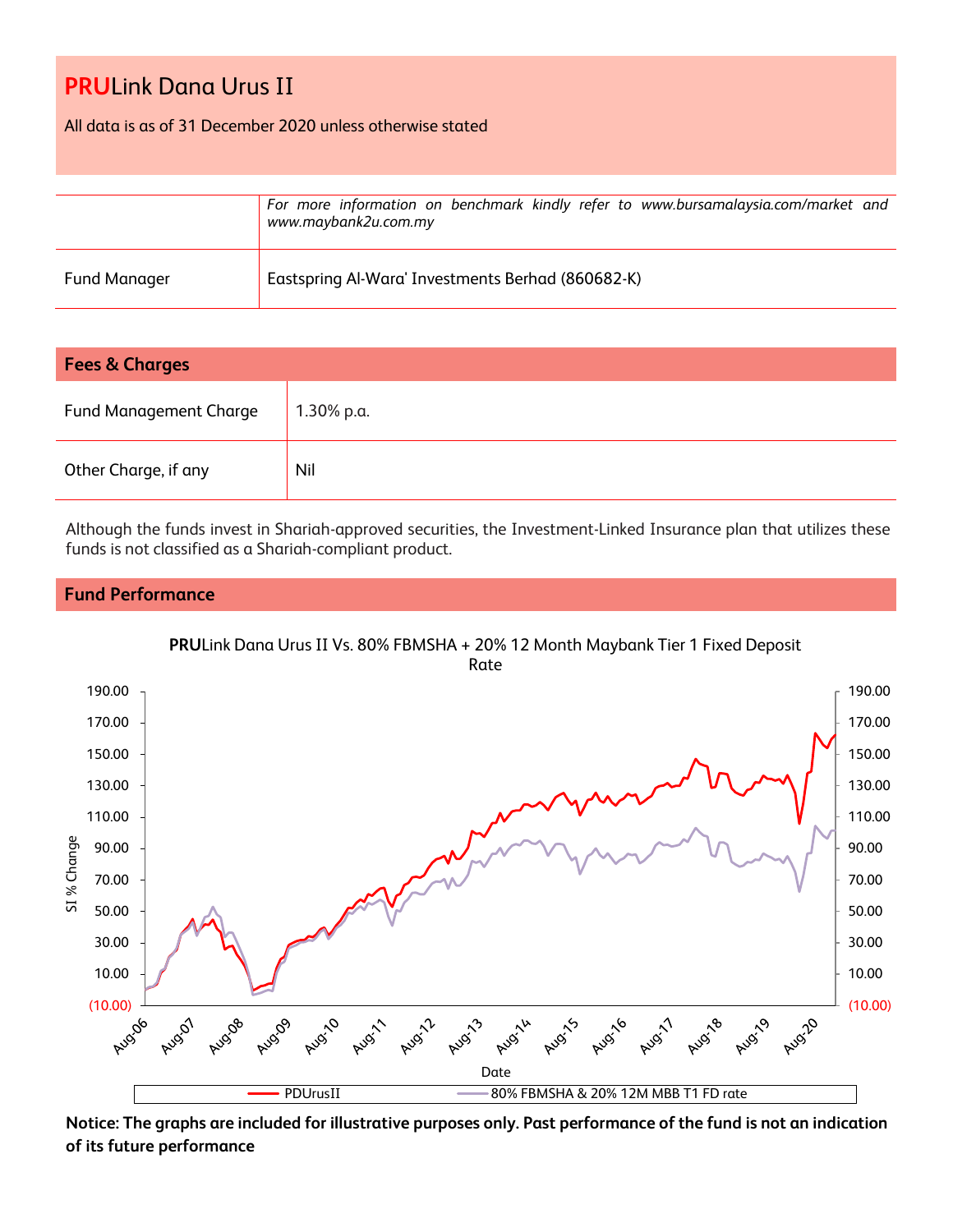All data is as of 31 December 2020 unless otherwise stated

| Year | <b>Actual Performance</b><br><b>PRULink Dana Urus II</b> | <b>Benchmark</b><br>80% FBMSHA + 20% Maybank 12 Month<br><b>Fixed Deposit Rate</b> |
|------|----------------------------------------------------------|------------------------------------------------------------------------------------|
| 2011 | 7.32%                                                    | 2.70%                                                                              |
| 2012 | 12.92%                                                   | 10.11%                                                                             |
| 2013 | 12.90%                                                   | 11.26%                                                                             |
| 2014 | 0.74%                                                    | $-2.70%$                                                                           |
| 2015 | 5.30%                                                    | 2.65%                                                                              |
| 2016 | $-2.52%$                                                 | $-4.30%$                                                                           |
| 2017 | 9.71%                                                    | 9.18%                                                                              |
| 2018 | $-7.02%$                                                 | $-10.26%$                                                                          |
| 2019 | 5.50%                                                    | 3.79%                                                                              |
| 2020 | 10.80%                                                   | 8.85%                                                                              |

### *Sources: Lipper IM and Bloomberg, 31 December 2020*

Notice: Past performance is not an indication of its future performance. This is strictly the performance of the investment/underlying funds, and not the returns earned on the actual premiums paid of the investment-linked insurance product.

Basis of calculation of past performance:

$$
= \left(\frac{Net\text{ Asset Value for Year }n}{Net\text{ Asset Value for Year }n-1}-1\right)\%
$$

### **Investment Risks**

**Please refer to the Appendix 2 for the detailed Investment Risks listing below by order of importance:**

- (A) Market Risk
- (B) Stock / Issuer Risk
- (C) Interest Rate Risk
- (D) Credit / Default Risk
- (E) Reclassification of Shariah Status Risk
- (F) Country Risk
- (G) Risk of Non-Compliance
- (H) Concentration Risk
- (I) Management Company Risk
- (J) Inflation Risk
- (K) Investment Managers' Risk